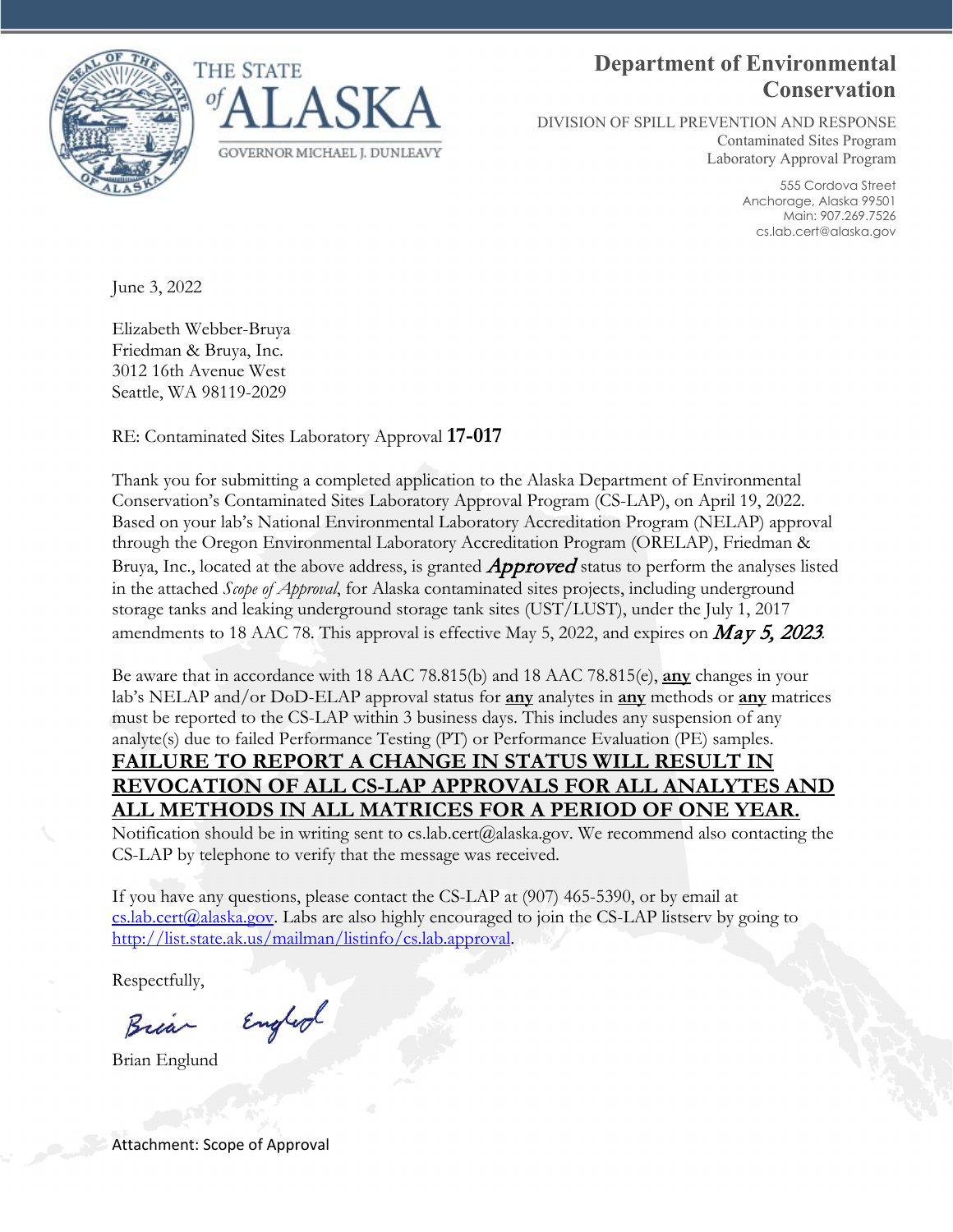| <b>CAS Number</b> | <b>Matrix</b> | <b>Hazardous Substance</b> | <b>Method</b> | <b>Accreditation Body</b> |
|-------------------|---------------|----------------------------|---------------|---------------------------|
| 83-32-9           | Soil          | Acenaphthene               | 8270E         | ORELAP                    |
| 83-32-9           | Water         | Acenaphthene               | 8270E         | ORELAP                    |
| 208-96-8          | Soil          | Acenaphthylene             | 8270E         | ORELAP                    |
| 208-96-8          | Water         | Acenaphthylene             | 8270E         | ORELAP                    |
| 67-64-1           | Soil          | Acetone                    | 8260D         | ORELAP                    |
| 67-64-1           | Water         | Acetone                    | 8260D         | ORELAP                    |
| 67-64-1           | Air           | Acetone                    | TO-15         | ORELAP                    |
| 309-00-2          | Soil          | Aldrin                     | 8081B         | ORELAP                    |
| 309-00-2          | Water         | Aldrin                     | 8081B         | ORELAP                    |
| 120-12-7          | Soil          | Anthracene                 | 8270E         | ORELAP                    |
| 120-12-7          | Water         | Anthracene                 | 8270E         | ORELAP                    |
| 7440-36-0         | Soil          | Antimony (metallic)        | 200.8         | ORELAP                    |
| 7440-36-0         | Water         | Antimony (metallic)        | 200.8         | ORELAP                    |
| 7440-36-0         | Soil          | Antimony (metallic)        | 6020B         | ORELAP                    |
| 7440-36-0         | Water         | Antimony (metallic)        | 6020B         | ORELAP                    |
| 7440-38-2         | Soil          | Arsenic, Inorganic         | 200.8         | ORELAP                    |
| 7440-38-2         | Water         | Arsenic, Inorganic         | 200.8         | ORELAP                    |
| 7440-38-2         | Soil          | Arsenic, Inorganic         | 6020B         | ORELAP                    |
| 7440-38-2         | Water         | Arsenic, Inorganic         | 6020B         | ORELAP                    |
| 7440-39-3         | Soil          | <b>Barium</b>              | 200.8         | ORELAP                    |
| 7440-39-3         | Water         | <b>Barium</b>              | 200.8         | ORELAP                    |
| 7440-39-3         | Soil          | <b>Barium</b>              | 6020B         | ORELAP                    |
| 7440-39-3         | Water         | <b>Barium</b>              | 6020B         | ORELAP                    |
| 56-55-3           | Soil          | Benz[a]anthracene          | 8270E         | ORELAP                    |
| 56-55-3           | Water         | Benz[a]anthracene          | 8270E         | ORELAP                    |
| $71-43-2$         | Soil          | Benzene                    | 8021B         | ORELAP                    |
| $71-43-2$         | Water         | Benzene                    | 8021B         | ORELAP                    |
| $71-43-2$         | Soil          | Benzene                    | 8260D         | ORELAP                    |
| $71-43-2$         | Water         | Benzene                    | 8260D         | ORELAP                    |
| $71 - 43 - 2$     | Air           | Benzene                    | TO-15         | ORELAP                    |
| $71-43-2$         | Air           | Benzene                    | TO-17         | ORELAP                    |
| $50 - 32 - 8$     | Soil          | Benzo[a]pyrene             | 8270E         | ORELAP                    |
| $50 - 32 - 8$     | Water         | Benzo[a]pyrene             | 8270E         | <b>ORELAP</b>             |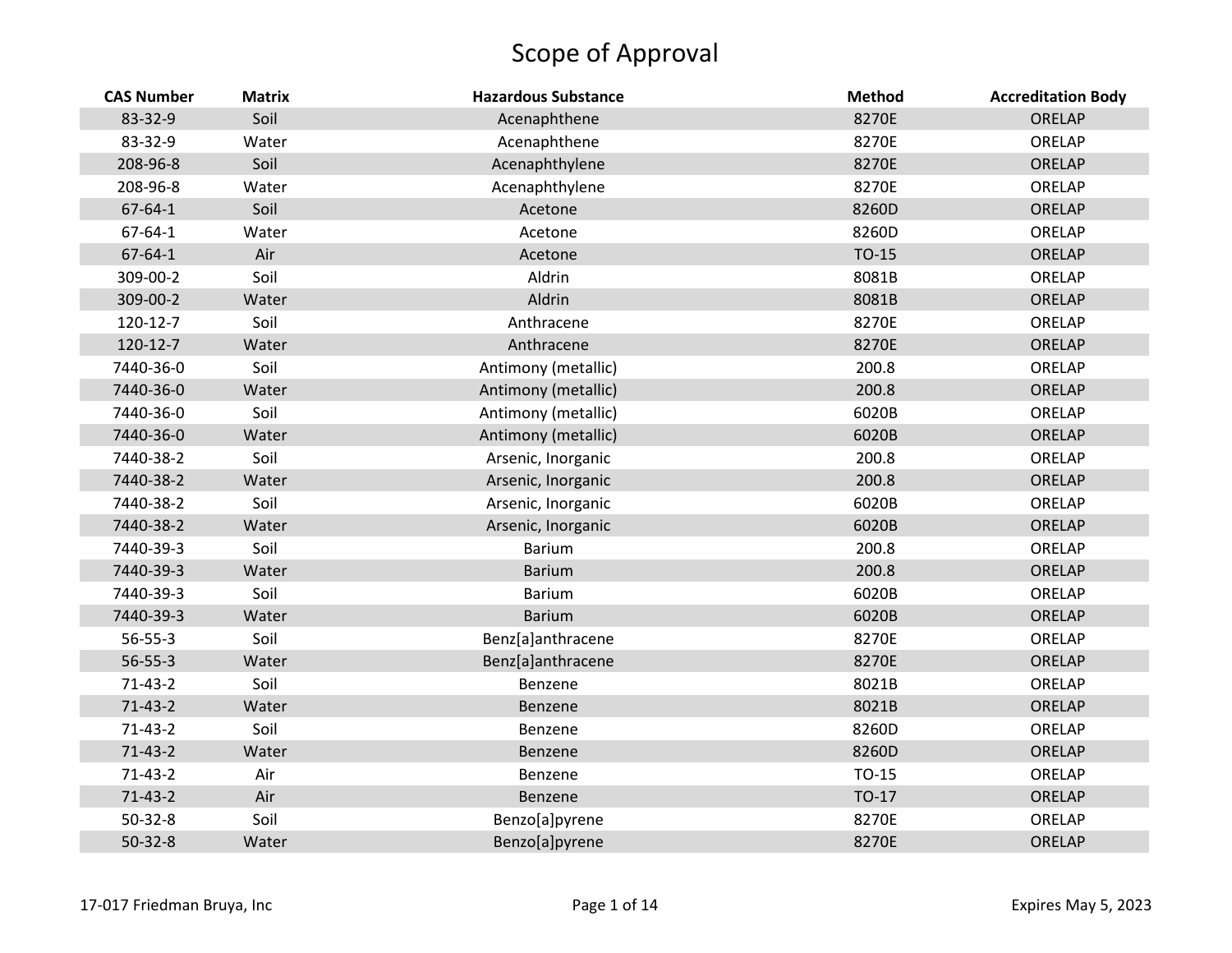| <b>CAS Number</b> | <b>Matrix</b> | <b>Hazardous Substance</b>        | <b>Method</b> | <b>Accreditation Body</b> |
|-------------------|---------------|-----------------------------------|---------------|---------------------------|
| 205-99-2          | Soil          | Benzo[b]fluoranthene              | 8270E         | ORELAP                    |
| 205-99-2          | Water         | Benzo[b]fluoranthene              | 8270E         | ORELAP                    |
| 191-24-2          | Soil          | Benzo[g,h,i]perylene              | 8270E         | ORELAP                    |
| 191-24-2          | Water         | Benzo[g,h,i]perylene              | 8270E         | ORELAP                    |
| 207-08-9          | Soil          | Benzo[k]fluoranthene              | 8270E         | ORELAP                    |
| 207-08-9          | Water         | Benzo[k]fluoranthene              | 8270E         | ORELAP                    |
| 65-85-0           | Soil          | <b>Benzoic Acid</b>               | 8270E         | ORELAP                    |
| 65-85-0           | Water         | <b>Benzoic Acid</b>               | 8270E         | ORELAP                    |
| 100-51-6          | Soil          | <b>Benzyl Alcohol</b>             | 8270E         | ORELAP                    |
| 100-51-6          | Water         | <b>Benzyl Alcohol</b>             | 8270E         | ORELAP                    |
| 7440-41-7         | Soil          | Beryllium and compounds           | 200.8         | ORELAP                    |
| 7440-41-7         | Water         | Beryllium and compounds           | 200.8         | ORELAP                    |
| 7440-41-7         | Soil          | Beryllium and compounds           | 6020B         | ORELAP                    |
| 7440-41-7         | Water         | Beryllium and compounds           | 6020B         | ORELAP                    |
| 111-44-4          | Soil          | Bis(2-chloroethyl)ether           | 8270E         | ORELAP                    |
| 111-44-4          | Water         | Bis(2-chloroethyl)ether           | 8270E         | ORELAP                    |
| 117-81-7          | Soil          | Bis(2-ethylhexyl)phthalate (DEHP) | 8270E         | ORELAP                    |
| 117-81-7          | Water         | Bis(2-ethylhexyl)phthalate (DEHP) | 8270E         | ORELAP                    |
| 108-86-1          | Soil          | Bromobenzene                      | 8260D         | ORELAP                    |
| 108-86-1          | Water         | Bromobenzene                      | 8260D         | ORELAP                    |
| $75 - 27 - 4$     | Soil          | Bromodichloromethane              | 8260D         | ORELAP                    |
| $75 - 27 - 4$     | Water         | Bromodichloromethane              | 8260D         | ORELAP                    |
| $75 - 27 - 4$     | Air           | Bromodichloromethane              | $TO-15$       | ORELAP                    |
| $75 - 25 - 2$     | Soil          | Bromoform                         | 8260D         | ORELAP                    |
| $75 - 25 - 2$     | Water         | Bromoform                         | 8260D         | ORELAP                    |
| $75 - 25 - 2$     | Air           | Bromoform                         | TO-15         | ORELAP                    |
| 74-83-9           | Soil          | Bromomethane                      | 8260D         | ORELAP                    |
| 74-83-9           | Water         | Bromomethane                      | 8260D         | ORELAP                    |
| 74-83-9           | Air           | Bromomethane                      | TO-15         | ORELAP                    |
| 106-99-0          | Air           | Butadiene, 1,3-                   | TO-15         | ORELAP                    |
| 85-68-7           | Soil          | <b>Butyl Benzyl Phthalate</b>     | 8270E         | ORELAP                    |
| 85-68-7           | Water         | <b>Butyl Benzyl Phthalate</b>     | 8270E         | ORELAP                    |
| 135-98-8          | Soil          | Butylbenzene, sec-                | 8260D         | ORELAP                    |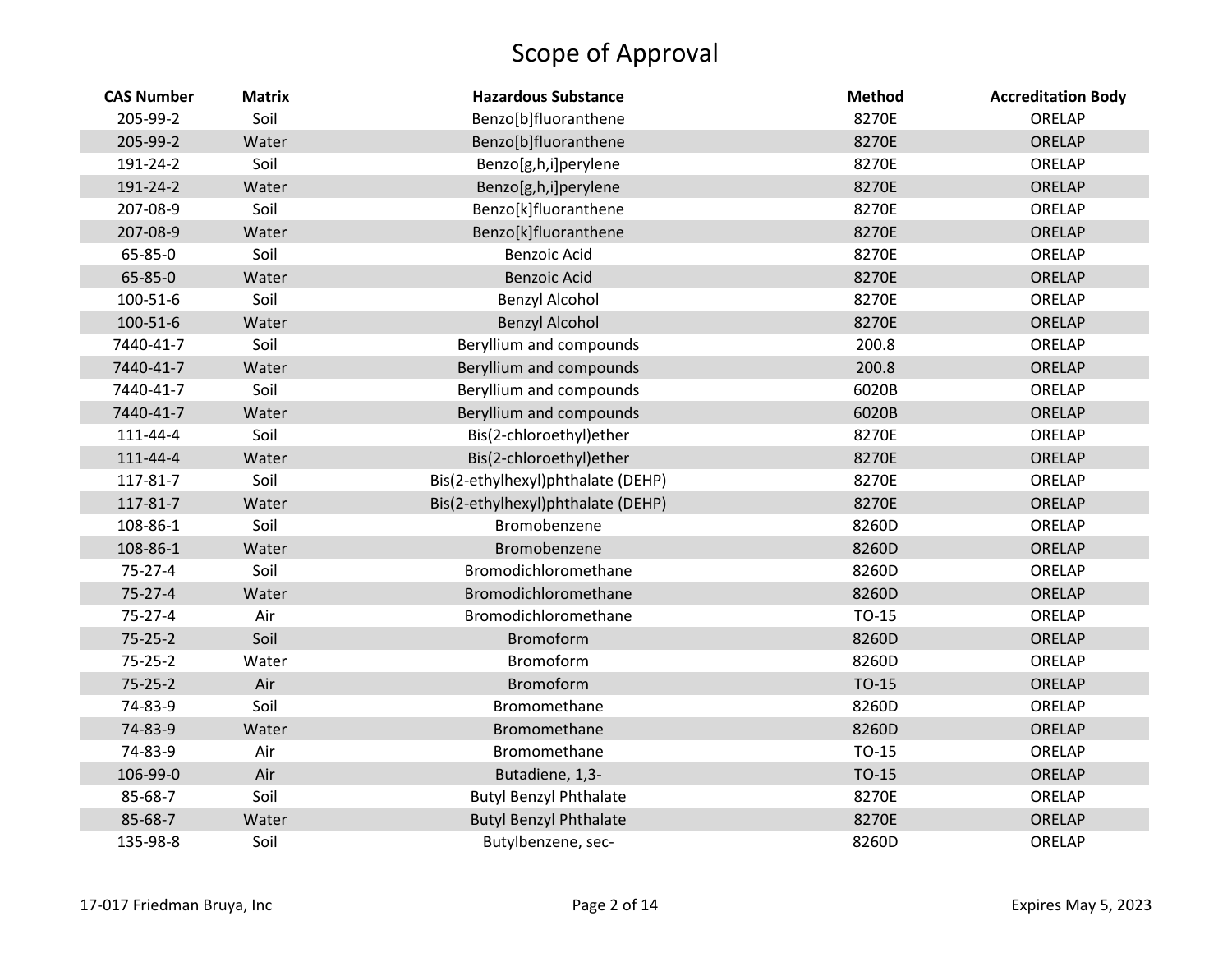| <b>CAS Number</b> | <b>Matrix</b> | <b>Hazardous Substance</b> | <b>Method</b> | <b>Accreditation Body</b> |
|-------------------|---------------|----------------------------|---------------|---------------------------|
| 135-98-8          | Water         | Butylbenzene, sec-         | 8260D         | ORELAP                    |
| 98-06-6           | Soil          | Butylbenzene, tert-        | 8260D         | ORELAP                    |
| 98-06-6           | Water         | Butylbenzene, tert-        | 8260D         | ORELAP                    |
| 7440-43-9         | Soil          | Cadmium                    | 200.8         | ORELAP                    |
| 7440-43-9         | Water         | Cadmium                    | 200.8         | ORELAP                    |
| 7440-43-9         | Soil          | Cadmium                    | 6020B         | ORELAP                    |
| 7440-43-9         | Water         | Cadmium                    | 6020B         | ORELAP                    |
| 75-15-0           | Air           | Carbon Disulfide           | TO-15         | ORELAP                    |
| $56 - 23 - 5$     | Soil          | Carbon Tetrachloride       | 8260D         | ORELAP                    |
| $56 - 23 - 5$     | Water         | Carbon Tetrachloride       | 8260D         | ORELAP                    |
| $56 - 23 - 5$     | Air           | Carbon Tetrachloride       | TO-15         | ORELAP                    |
| $56 - 23 - 5$     | Air           | Carbon Tetrachloride       | TO-17         | ORELAP                    |
| 5103-71-9         | Soil          | Chlordane, $\alpha$ -      | 8081B         | ORELAP                    |
| 5103-71-9         | Water         | Chlordane, $\alpha$ -      | 8081B         | ORELAP                    |
| 5103-74-2         | Soil          | Chlordane, γ-              | 8081B         | ORELAP                    |
| 5103-74-2         | Water         | Chlordane, $\gamma$ -      | 8081B         | ORELAP                    |
| 106-47-8          | Soil          | Chloroaniline, p-          | 8270E         | ORELAP                    |
| 106-47-8          | Water         | Chloroaniline, p-          | 8270E         | ORELAP                    |
| 108-90-7          | Soil          | Chlorobenzene              | 8260D         | ORELAP                    |
| 108-90-7          | Water         | Chlorobenzene              | 8260D         | ORELAP                    |
| 108-90-7          | Air           | Chlorobenzene              | TO-15         | ORELAP                    |
| 108-90-7          | Air           | Chlorobenzene              | TO-17         | ORELAP                    |
| 67-66-3           | Soil          | Chloroform                 | 8260D         | ORELAP                    |
| 67-66-3           | Water         | Chloroform                 | 8260D         | ORELAP                    |
| 67-66-3           | Air           | Chloroform                 | TO-15         | ORELAP                    |
| 67-66-3           | Air           | Chloroform                 | TO-17         | ORELAP                    |
| 74-87-3           | Soil          | Chloromethane              | 8260D         | ORELAP                    |
| 74-87-3           | Water         | Chloromethane              | 8260D         | ORELAP                    |
| 74-87-3           | Air           | Chloromethane              | TO-15         | ORELAP                    |
| 91-58-7           | Soil          | Chloronaphthalene, Beta-   | 8270E         | ORELAP                    |
| 91-58-7           | Water         | Chloronaphthalene, Beta-   | 8270E         | ORELAP                    |
| 95-57-8           | Soil          | Chlorophenol, 2-           | 8270E         | ORELAP                    |
| 95-57-8           | Water         | Chlorophenol, 2-           | 8270E         | ORELAP                    |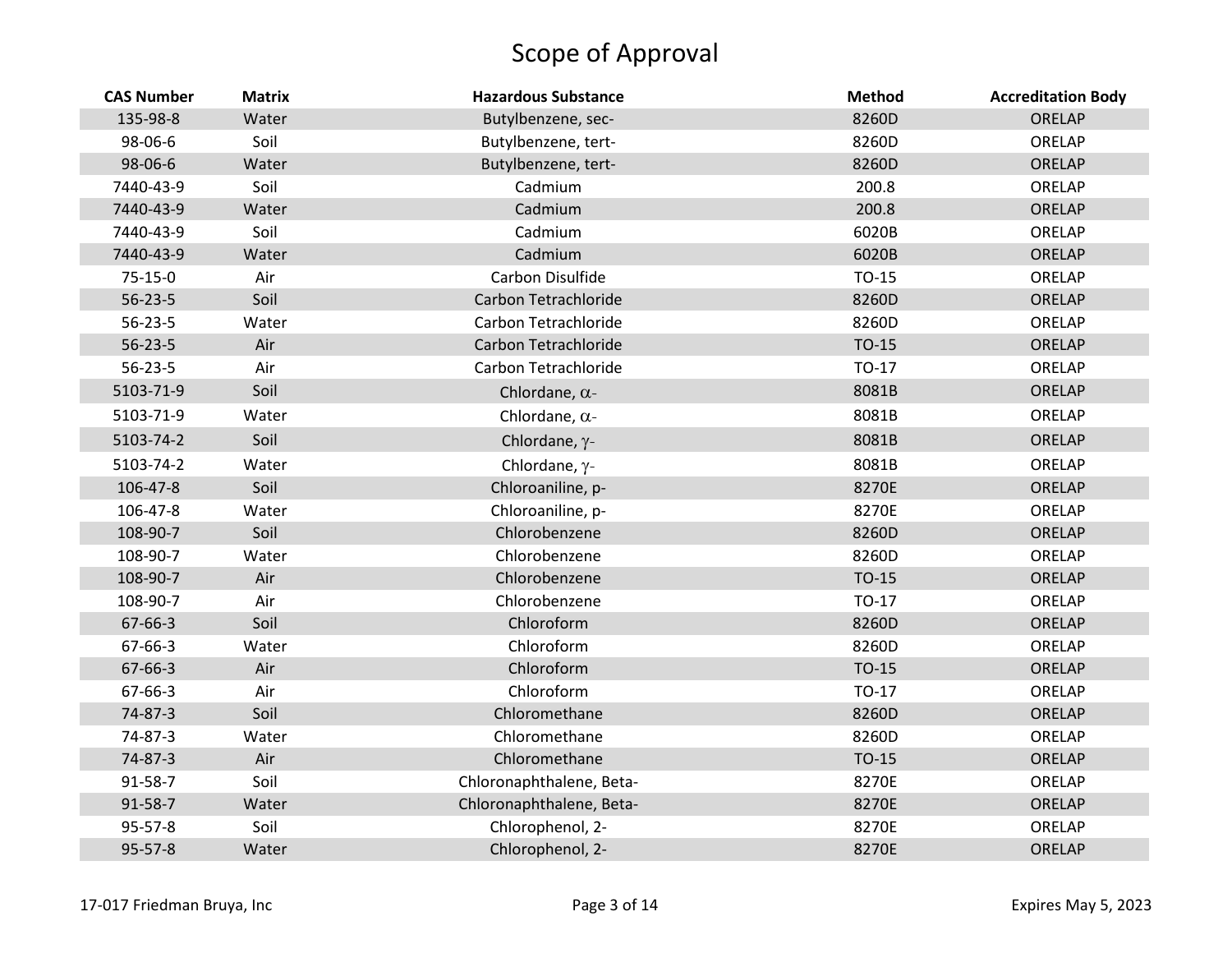| <b>CAS Number</b> | <b>Matrix</b> | <b>Hazardous Substance</b>                                | <b>Method</b> | <b>Accreditation Body</b> |
|-------------------|---------------|-----------------------------------------------------------|---------------|---------------------------|
| 7440-47-3         | Soil          | Chromium (Total)                                          | 200.8         | ORELAP                    |
| 7440-47-3         | Water         | Chromium (Total)                                          | 200.8         | ORELAP                    |
| 7440-47-3         | Soil          | Chromium (Total)                                          | 6020B         | ORELAP                    |
| 7440-47-3         | Water         | Chromium (Total)                                          | 6020B         | ORELAP                    |
| 218-01-9          | Soil          | Chrysene                                                  | 8270E         | ORELAP                    |
| 218-01-9          | Water         | Chrysene                                                  | 8270E         | ORELAP                    |
| 7440-50-8         | Soil          | Copper                                                    | 200.8         | ORELAP                    |
| 7440-50-8         | Water         | Copper                                                    | 200.8         | ORELAP                    |
| 7440-50-8         | Soil          | Copper                                                    | 6020B         | ORELAP                    |
| 7440-50-8         | Water         | Copper                                                    | 6020B         | ORELAP                    |
| N/A               | Soil          | Cresol, m- (3-Methylphenol) + Cresol, p- (4-Methylphenol) | 8270E         | ORELAP                    |
| N/A               | Water         | Cresol, m- (3-Methylphenol) + Cresol, p- (4-Methylphenol) | 8270E         | ORELAP                    |
| 95-48-7           | Soil          | Cresol, o- (2-Methylphenol)                               | 8270E         | ORELAP                    |
| 95-48-7           | Water         | Cresol, o- (2-Methylphenol)                               | 8270E         | ORELAP                    |
| 98-82-8           | Soil          | Cumene (Isopropylbenzene)                                 | 8260D         | ORELAP                    |
| 98-82-8           | Water         | Cumene (Isopropylbenzene)                                 | 8260D         | ORELAP                    |
| 98-82-8           | Air           | Cumene (isopropylbenzene)                                 | TO-15         | ORELAP                    |
| 110-82-7          | Air           | Cyclohexane                                               | $TO-15$       | ORELAP                    |
| 72-54-8           | Soil          | DDD, 4,4'-                                                | 8081B         | ORELAP                    |
| 72-54-8           | Water         | DDD, 4,4'-                                                | 8081B         | ORELAP                    |
| 72-55-9           | Soil          | DDE, 4,4'-                                                | 8081B         | ORELAP                    |
| 72-55-9           | Water         | DDE, 4,4'-                                                | 8081B         | ORELAP                    |
| $50-29-3$         | Soil          | DDT, 4,4'-                                                | 8081B         | ORELAP                    |
| $50-29-3$         | Water         | DDT, 4,4'-                                                | 8081B         | ORELAP                    |
| $53 - 70 - 3$     | Soil          | Dibenz[a,h]anthracene                                     | 8270E         | ORELAP                    |
| $53 - 70 - 3$     | Water         | Dibenz[a,h]anthracene                                     | 8270E         | ORELAP                    |
| 132-64-9          | Soil          | Dibenzofuran                                              | 8270E         | ORELAP                    |
| 132-64-9          | Water         | Dibenzofuran                                              | 8270E         | ORELAP                    |
| 124-48-1          | Soil          | Dibromochloromethane                                      | 8260D         | ORELAP                    |
| 124-48-1          | Water         | Dibromochloromethane                                      | 8260D         | ORELAP                    |
| 106-93-4          | Water         | Dibromoethane, 1,2- (Ethylene Dibromide)                  | 8011          | ORELAP                    |
| 106-93-4          | Soil          | Dibromoethane, 1,2- (Ethylene Dibromide)                  | 8260D         | ORELAP                    |
| 106-93-4          | Water         | Dibromoethane, 1,2- (Ethylene Dibromide)                  | 8260D         | ORELAP                    |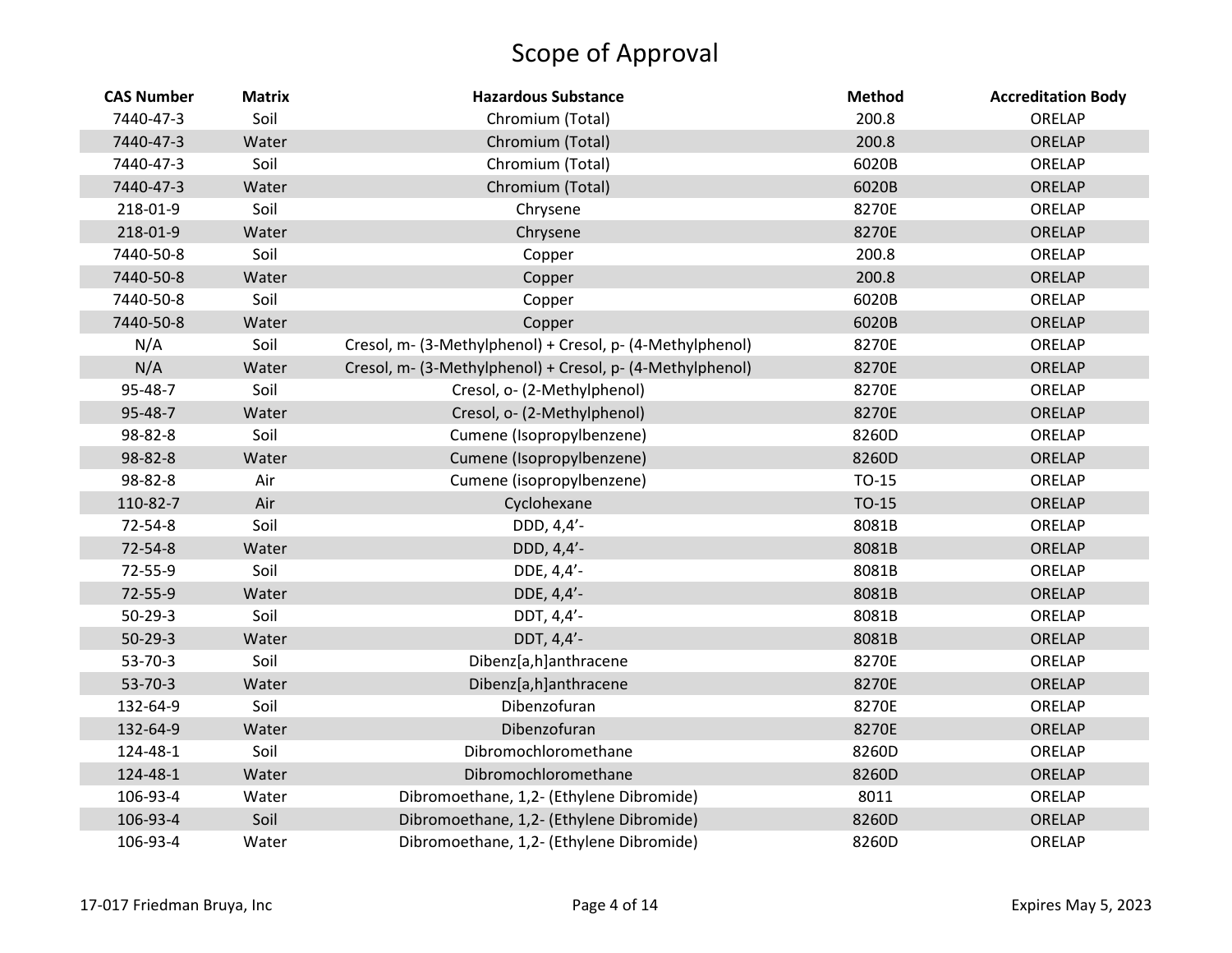| <b>CAS Number</b> | <b>Matrix</b> | <b>Hazardous Substance</b>               | <b>Method</b> | <b>Accreditation Body</b> |
|-------------------|---------------|------------------------------------------|---------------|---------------------------|
| 106-93-4          | Air           | Dibromoethane, 1,2- (Ethylene Dibromide) | TO-15         | ORELAP                    |
| 106-93-4          | Air           | Dibromoethane, 1,2- (Ethylene Dibromide) | $TO-17$       | ORELAP                    |
| 74-95-3           | Soil          | Dibromomethane (Methylene Bromide)       | 8260D         | ORELAP                    |
| 74-95-3           | Water         | Dibromomethane (Methylene Bromide)       | 8260D         | ORELAP                    |
| 84-74-2           | Soil          | <b>Dibutyl Phthalate</b>                 | 8270E         | ORELAP                    |
| 84-74-2           | Water         | Dibutyl Phthalate                        | 8270E         | ORELAP                    |
| 95-50-1           | Soil          | Dichlorobenzene, 1,2-                    | 8260D         | ORELAP                    |
| 95-50-1           | Water         | Dichlorobenzene, 1,2-                    | 8260D         | ORELAP                    |
| 95-50-1           | Soil          | Dichlorobenzene, 1,2-                    | 8270E         | ORELAP                    |
| 95-50-1           | Water         | Dichlorobenzene, 1,2-                    | 8270E         | ORELAP                    |
| 95-50-1           | Air           | Dichlorobenzene, 1,2-                    | $TO-15$       | ORELAP                    |
| 95-50-1           | Air           | Dichlorobenzene, 1,2-                    | TO-17         | ORELAP                    |
| $541 - 73 - 1$    | Soil          | Dichlorobenzene, 1,3-                    | 8260D         | ORELAP                    |
| 541-73-1          | Water         | Dichlorobenzene, 1,3-                    | 8260D         | ORELAP                    |
| 541-73-1          | Soil          | Dichlorobenzene, 1,3-                    | 8270E         | ORELAP                    |
| 541-73-1          | Water         | Dichlorobenzene, 1,3-                    | 8270E         | ORELAP                    |
| $541 - 73 - 1$    | Air           | Dichlorobenzene, 1,3-                    | $TO-15$       | ORELAP                    |
| 541-73-1          | Air           | Dichlorobenzene, 1,3-                    | TO-17         | ORELAP                    |
| 106-46-7          | Soil          | Dichlorobenzene, 1,4-                    | 8260D         | ORELAP                    |
| 106-46-7          | Water         | Dichlorobenzene, 1,4-                    | 8260D         | ORELAP                    |
| 106-46-7          | Soil          | Dichlorobenzene, 1,4-                    | 8270E         | ORELAP                    |
| 106-46-7          | Water         | Dichlorobenzene, 1,4-                    | 8270E         | ORELAP                    |
| 106-46-7          | Air           | Dichlorobenzene, 1,4-                    | $TO-15$       | ORELAP                    |
| 106-46-7          | Air           | Dichlorobenzene, 1,4-                    | TO-17         | ORELAP                    |
| 91-94-1           | Soil          | Dichlorobenzidine, 3,3'-                 | 8270E         | ORELAP                    |
| 91-94-1           | Water         | Dichlorobenzidine, 3,3'-                 | 8270E         | ORELAP                    |
| 75-71-8           | Soil          | Dichlorodifluoromethane (Freon-12)       | 8260D         | ORELAP                    |
| $75 - 71 - 8$     | Water         | Dichlorodifluoromethane (Freon-12)       | 8260D         | ORELAP                    |
| 75-71-8           | Air           | Dichlorodifluoromethane (Freon-12)       | TO-15         | ORELAP                    |
| $75 - 71 - 8$     | Air           | Dichlorodifluoromethane (Freon-12)       | TO-17         | ORELAP                    |
| 75-34-3           | Soil          | Dichloroethane, 1,1-                     | 8260D         | ORELAP                    |
| 75-34-3           | Water         | Dichloroethane, 1,1-                     | 8260D         | ORELAP                    |
| 75-34-3           | Air           | Dichloroethane, 1,1-                     | TO-15         | ORELAP                    |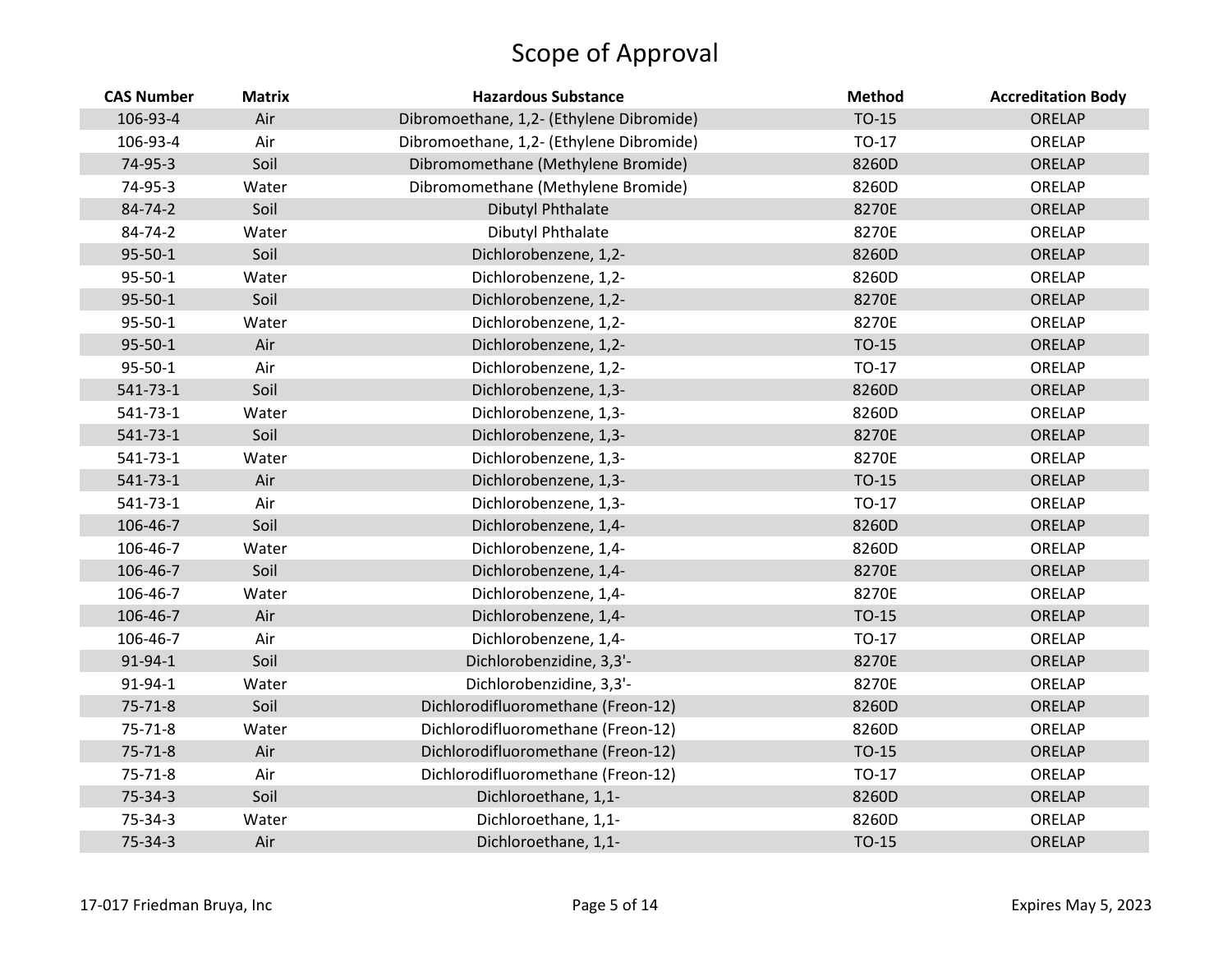| <b>CAS Number</b> | <b>Matrix</b> | <b>Hazardous Substance</b>          | <b>Method</b> | <b>Accreditation Body</b> |
|-------------------|---------------|-------------------------------------|---------------|---------------------------|
| 75-34-3           | Air           | Dichloroethane, 1,1-                | TO-17         | ORELAP                    |
| 107-06-2          | Soil          | Dichloroethane, 1,2-                | 8260D         | ORELAP                    |
| 107-06-2          | Water         | Dichloroethane, 1,2-                | 8260D         | ORELAP                    |
| 107-06-2          | Air           | Dichloroethane, 1,2-                | TO-15         | ORELAP                    |
| 107-06-2          | Air           | Dichloroethane, 1,2-                | TO-17         | ORELAP                    |
| 75-35-4           | Soil          | Dichloroethylene, 1,1-              | 8260D         | ORELAP                    |
| 75-35-4           | Water         | Dichloroethylene, 1,1-              | 8260D         | ORELAP                    |
| 75-35-4           | Air           | Dichloroethylene, 1,1-              | TO-15         | ORELAP                    |
| 75-35-4           | Air           | Dichloroethylene, 1,1-              | TO-17         | ORELAP                    |
| 156-59-2          | Soil          | Dichloroethylene, 1,2-cis-          | 8260D         | ORELAP                    |
| 156-59-2          | Water         | Dichloroethylene, 1,2-cis-          | 8260D         | ORELAP                    |
| 156-59-2          | Air           | Dichloroethylene, 1,2-cis-          | TO-15         | ORELAP                    |
| 156-59-2          | Air           | Dichloroethylene, 1,2-cis-          | TO-17         | ORELAP                    |
| 156-60-5          | Soil          | Dichloroethylene, 1,2-trans-        | 8260D         | ORELAP                    |
| 156-60-5          | Water         | Dichloroethylene, 1,2-trans-        | 8260D         | ORELAP                    |
| 156-60-5          | Air           | Dichloroethylene, 1,2-trans-        | TO-15         | ORELAP                    |
| 120-83-2          | Soil          | Dichlorophenol, 2,4-                | 8270E         | ORELAP                    |
| 120-83-2          | Water         | Dichlorophenol, 2,4-                | 8270E         | ORELAP                    |
| 78-87-5           | Soil          | Dichloropropane, 1,2-               | 8260D         | ORELAP                    |
| 78-87-5           | Water         | Dichloropropane, 1,2-               | 8260D         | ORELAP                    |
| 78-87-5           | Air           | Dichloropropane, 1,2-               | TO-15         | ORELAP                    |
| 78-87-5           | Air           | Dichloropropane, 1,2-               | TO-17         | ORELAP                    |
| 542-75-6          | Soil          | Dichloropropene, 1,3- (cis + trans) | 8260D         | ORELAP                    |
| 542-75-6          | Water         | Dichloropropene, 1,3- (cis + trans) | 8260D         | ORELAP                    |
| 542-75-6          | Air           | Dichloropropene, 1,3- (cis + trans) | $TO-15$       | ORELAP                    |
| 10061-01-5        | Air           | Dichloropropene, cis-1,3-           | TO-17         | ORELAP                    |
| 10061-02-6        | Air           | Dichloropropene, trans-1,3-         | $TO-17$       | ORELAP                    |
| $60 - 57 - 1$     | Soil          | <b>Dieldrin</b>                     | 8081B         | ORELAP                    |
| $60 - 57 - 1$     | Water         | Dieldrin                            | 8081B         | ORELAP                    |
| N/A               | Soil          | Diesel Range Organics (C10 - C25)   | AK 102        | ORELAP                    |
| N/A               | Water         | Diesel Range Organics (C10 - C25)   | AK 102        | ORELAP                    |
| 84-66-2           | Soil          | Diethyl Phthalate                   | 8270E         | ORELAP                    |
| 84-66-2           | Water         | Diethyl Phthalate                   | 8270E         | ORELAP                    |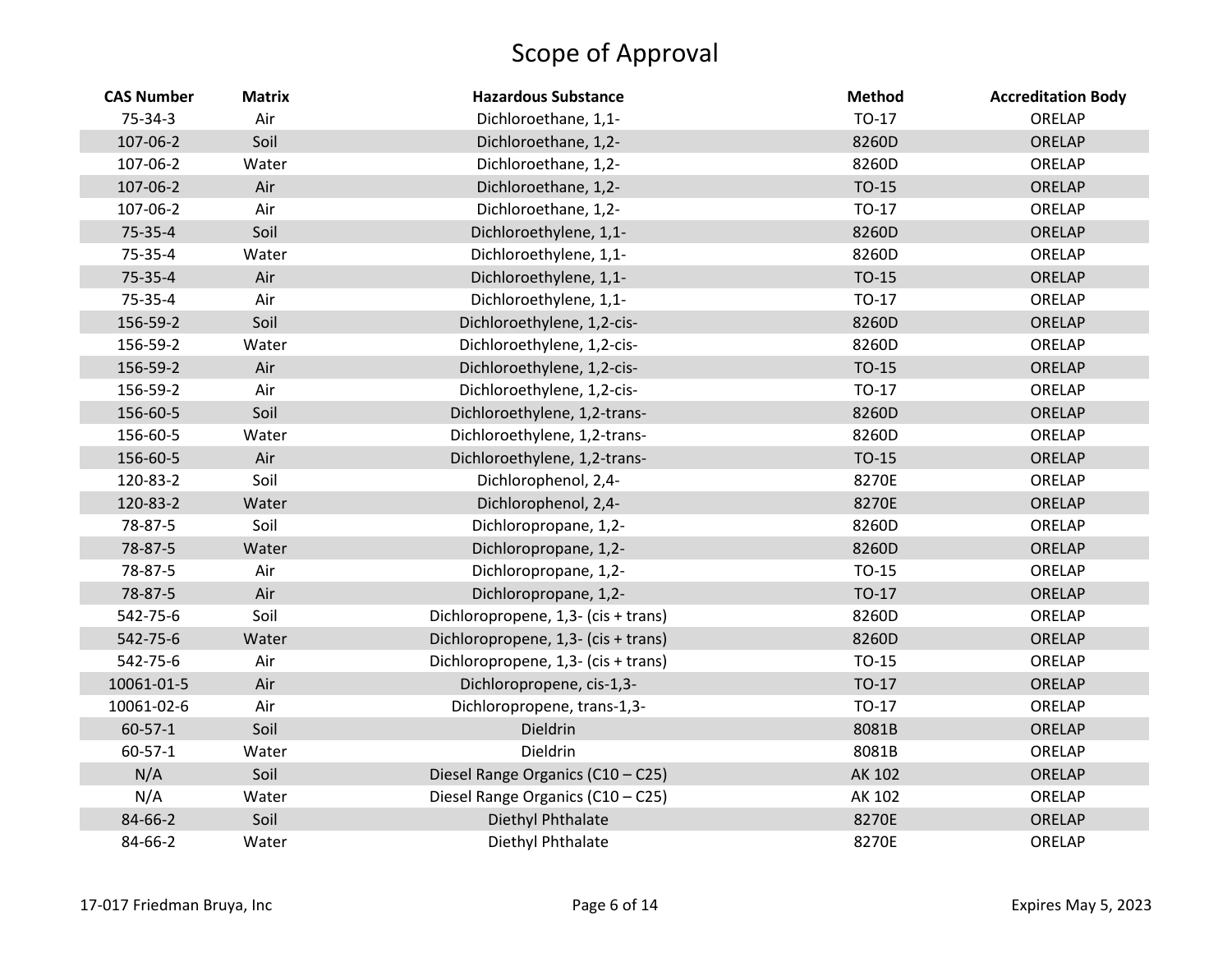| <b>CAS Number</b> | <b>Matrix</b> | <b>Hazardous Substance</b>     | <b>Method</b> | <b>Accreditation Body</b> |
|-------------------|---------------|--------------------------------|---------------|---------------------------|
| 105-67-9          | Soil          | Dimethylphenol, 2,4-           | 8270E         | ORELAP                    |
| 105-67-9          | Water         | Dimethylphenol, 2,4-           | 8270E         | ORELAP                    |
| 131-11-3          | Soil          | Dimethylphthalate              | 8270E         | ORELAP                    |
| 131-11-3          | Water         | Dimethylphthalate              | 8270E         | ORELAP                    |
| $51 - 28 - 5$     | Soil          | Dinitrophenol, 2,4-            | 8270E         | ORELAP                    |
| $51 - 28 - 5$     | Water         | Dinitrophenol, 2,4-            | 8270E         | ORELAP                    |
| 121-14-2          | Soil          | Dinitrotoluene, 2,4- (2,4-DNT) | 8270E         | ORELAP                    |
| 121-14-2          | Water         | Dinitrotoluene, 2,4- (2,4-DNT) | 8270E         | ORELAP                    |
| 606-20-2          | Soil          | Dinitrotoluene, 2,6- (2,6-DNT) | 8270E         | ORELAP                    |
| 606-20-2          | Water         | Dinitrotoluene, 2,6- (2,6-DNT) | 8270E         | ORELAP                    |
| 123-91-1          | Soil          | Dioxane, 1,4-                  | 8260D-SIM     | ORELAP                    |
| 123-91-1          | Water         | Dioxane, 1,4-                  | 8260D-SIM     | ORELAP                    |
| 123-91-1          | Air           | Dioxane, 1,4-                  | TO-15         | ORELAP                    |
| 959-98-8          | Soil          | Endosulfan I                   | 8081B         | ORELAP                    |
| 959-98-8          | Water         | Endosulfan I                   | 8081B         | ORELAP                    |
| 33213-65-9        | Soil          | Endosulfan II                  | 8081B         | ORELAP                    |
| 33213-65-9        | Water         | Endosulfan II                  | 8081B         | ORELAP                    |
| 1031-07-8         | Soil          | Endosulfan sulfate             | 8081B         | ORELAP                    |
| 1031-07-8         | Water         | Endosulfan sulfate             | 8081B         | ORELAP                    |
| 72-20-8           | Soil          | Endrin                         | 8081B         | ORELAP                    |
| 72-20-8           | Water         | Endrin                         | 8081B         | ORELAP                    |
| 75-00-3           | Soil          | Ethyl Chloride                 | 8260D         | ORELAP                    |
| 75-00-3           | Water         | <b>Ethyl Chloride</b>          | 8260D         | ORELAP                    |
| 75-00-3           | Air           | Ethyl Chloride                 | TO-15         | ORELAP                    |
| $100 - 41 - 4$    | Soil          | Ethylbenzene                   | 8021B         | ORELAP                    |
| $100 - 41 - 4$    | Water         | Ethylbenzene                   | 8021B         | ORELAP                    |
| $100 - 41 - 4$    | Soil          | Ethylbenzene                   | 8260D         | ORELAP                    |
| $100 - 41 - 4$    | Water         | Ethylbenzene                   | 8260D         | ORELAP                    |
| $100 - 41 - 4$    | Air           | Ethylbenzene                   | TO-15         | ORELAP                    |
| $100 - 41 - 4$    | Air           | Ethylbenzene                   | TO-17         | ORELAP                    |
| 206-44-0          | Soil          | Fluoranthene                   | 8270E         | ORELAP                    |
| 206-44-0          | Water         | Fluoranthene                   | 8270E         | ORELAP                    |
| 86-73-7           | Soil          | Fluorene                       | 8270E         | ORELAP                    |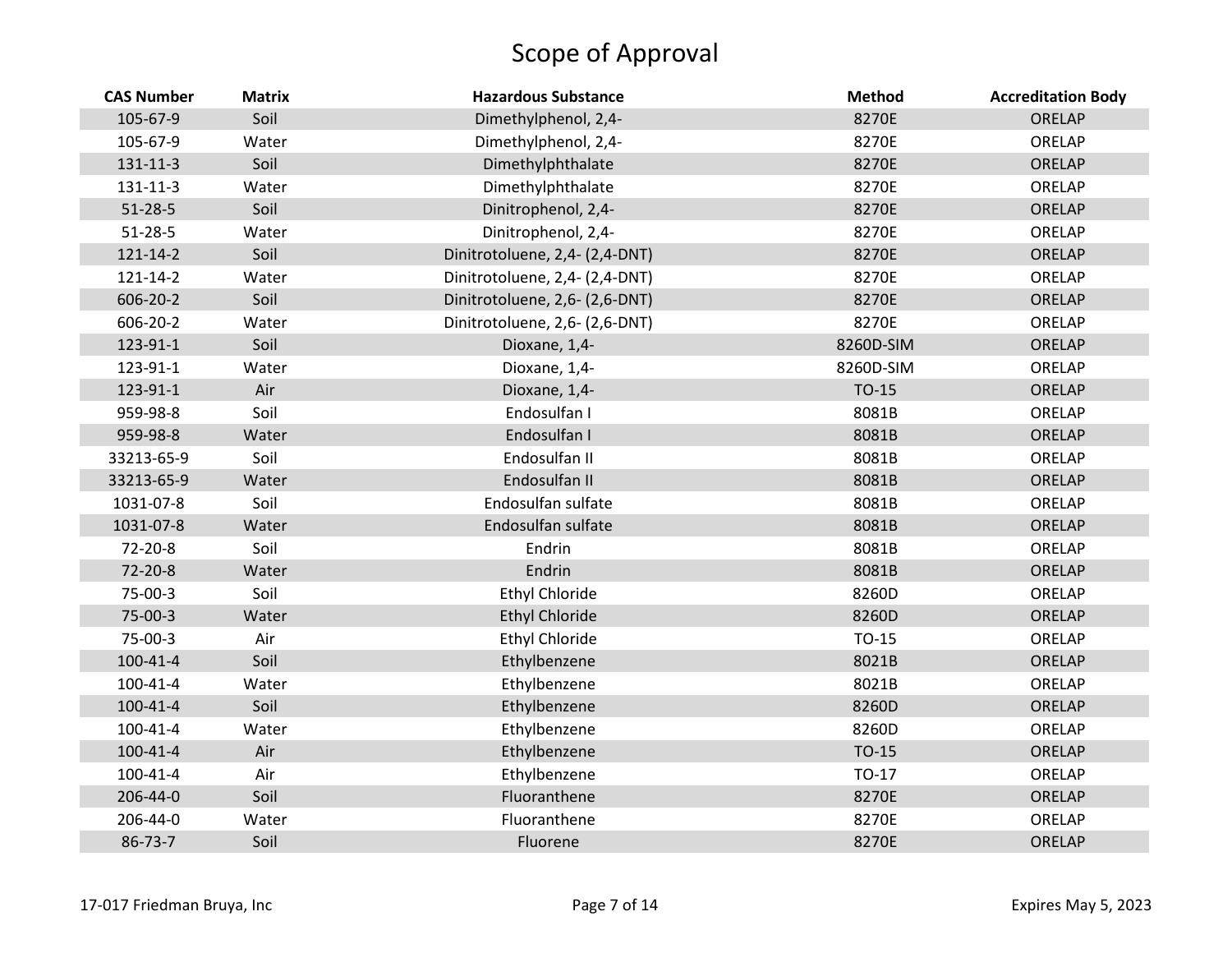| <b>CAS Number</b> | <b>Matrix</b> | <b>Hazardous Substance</b>                    | <b>Method</b> | <b>Accreditation Body</b> |
|-------------------|---------------|-----------------------------------------------|---------------|---------------------------|
| 86-73-7           | Water         | Fluorene                                      | 8270E         | ORELAP                    |
| N/A               | Soil          | Gasoline Range Organics (C6 - C10)            | AK 101        | ORELAP                    |
| N/A               | Water         | Gasoline Range Organics (C6 - C10)            | AK 101        | ORELAP                    |
| 76-44-8           | Soil          | Heptachlor                                    | 8081B         | ORELAP                    |
| 76-44-8           | Water         | Heptachlor                                    | 8081B         | ORELAP                    |
| 1024-57-3         | Soil          | <b>Heptachlor Epoxide</b>                     | 8081B         | ORELAP                    |
| 1024-57-3         | Water         | <b>Heptachlor Epoxide</b>                     | 8081B         | ORELAP                    |
| 118-74-1          | Soil          | Hexachlorobenzene                             | 8270E         | ORELAP                    |
| 118-74-1          | Water         | Hexachlorobenzene                             | 8270E         | ORELAP                    |
| 87-68-3           | Soil          | Hexachlorobutadiene                           | 8260D         | ORELAP                    |
| 87-68-3           | Water         | Hexachlorobutadiene                           | 8260D         | ORELAP                    |
| 87-68-3           | Soil          | Hexachlorobutadiene                           | 8270E         | ORELAP                    |
| 87-68-3           | Water         | Hexachlorobutadiene                           | 8270E         | ORELAP                    |
| 87-68-3           | Air           | Hexachlorobutadiene                           | TO-15         | ORELAP                    |
| 87-68-3           | Air           | Hexachlorobutadiene                           | TO-17         | ORELAP                    |
| 319-84-6          | Soil          | Hexachlorocyclohexane, Alpha- $(\alpha$ -BHC) | 8081B         | ORELAP                    |
| 319-84-6          | Water         | Hexachlorocyclohexane, Alpha- $(\alpha$ -BHC) | 8081B         | ORELAP                    |
| 319-85-7          | Soil          | Hexachlorocyclohexane, Beta- $(\beta$ -BHC)   | 8081B         | ORELAP                    |
| 319-85-7          | Water         | Hexachlorocyclohexane, Beta- $(\beta$ -BHC)   | 8081B         | ORELAP                    |
| 319-86-8          | Soil          | Hexachlorocyclohexane, Delta- (δ-BHC)         | 8081B         | ORELAP                    |
| 319-86-8          | Water         | Hexachlorocyclohexane, Delta- (δ-BHC)         | 8081B         | ORELAP                    |
| 58-89-9           | Soil          | Hexachlorocyclohexane, Gamma- (Lindane)       | 8081B         | ORELAP                    |
| 58-89-9           | Water         | Hexachlorocyclohexane, Gamma- (Lindane)       | 8081B         | ORELAP                    |
| $77 - 47 - 4$     | Soil          | Hexachlorocyclopentadiene                     | 8270E         | ORELAP                    |
| $77 - 47 - 4$     | Water         | Hexachlorocyclopentadiene                     | 8270E         | ORELAP                    |
| $67 - 72 - 1$     | Soil          | Hexachloroethane                              | 8270E         | ORELAP                    |
| $67 - 72 - 1$     | Water         | Hexachloroethane                              | 8270E         | ORELAP                    |
| 110-54-3          | Soil          | Hexane, N-                                    | 8260D         | ORELAP                    |
| 110-54-3          | Water         | Hexane, N-                                    | 8260D         | ORELAP                    |
| 110-54-3          | Air           | Hexane, N-                                    | TO-15         | ORELAP                    |
| 591-78-6          | Soil          | Hexanone, 2-                                  | 8260D         | ORELAP                    |
| 591-78-6          | Water         | Hexanone, 2-                                  | 8260D         | ORELAP                    |
| 591-78-6          | Air           | Hexanone, 2-                                  | TO-15         | ORELAP                    |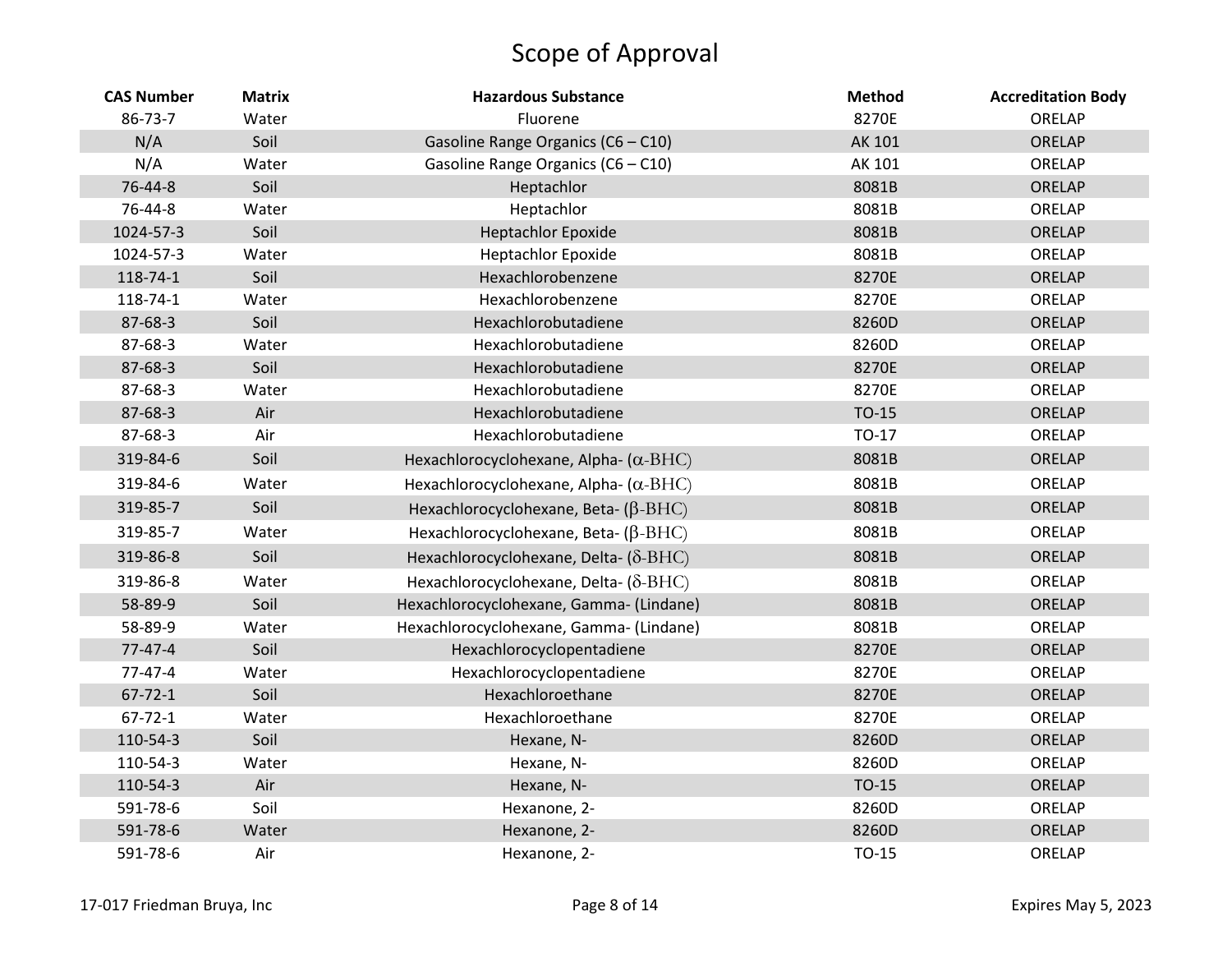| <b>CAS Number</b> | <b>Matrix</b> | <b>Hazardous Substance</b>                    | <b>Method</b> | <b>Accreditation Body</b> |
|-------------------|---------------|-----------------------------------------------|---------------|---------------------------|
| 193-39-5          | Soil          | Indeno[1,2,3-cd]pyrene                        | 8270E         | ORELAP                    |
| 193-39-5          | Water         | Indeno[1,2,3-cd]pyrene                        | 8270E         | ORELAP                    |
| 78-59-1           | Soil          | Isophorone                                    | 8270E         | <b>ORELAP</b>             |
| 78-59-1           | Water         | Isophorone                                    | 8270E         | ORELAP                    |
| 67-63-0           | Air           | Isopropanol                                   | TO-15         | ORELAP                    |
| 7439-92-1         | Soil          | Lead, Total                                   | 200.8         | ORELAP                    |
| 7439-92-1         | Water         | Lead, Total                                   | 200.8         | ORELAP                    |
| 7439-92-1         | Soil          | Lead, Total                                   | 6020B         | ORELAP                    |
| 7439-92-1         | Water         | Lead, Total                                   | 6020B         | ORELAP                    |
| 7439-96-5         | Water         | Manganese                                     | 200.8         | ORELAP                    |
| 7439-96-5         | Soil          | Manganese                                     | 6020B         | ORELAP                    |
| 7439-96-5         | Water         | Manganese                                     | 6020B         | ORELAP                    |
| 7439-97-6         | Soil          | Mercury (elemental)                           | 1631E         | <b>ORELAP</b>             |
| 7439-97-6         | Water         | Mercury (elemental)                           | 1631E         | ORELAP                    |
| $72 - 43 - 5$     | Soil          | Methoxychlor                                  | 8081B         | ORELAP                    |
| $72 - 43 - 5$     | Water         | Methoxychlor                                  | 8081B         | ORELAP                    |
| 78-93-3           | Soil          | Methyl Ethyl Ketone (2-Butanone)              | 8260D         | ORELAP                    |
| 78-93-3           | Water         | Methyl Ethyl Ketone (2-Butanone)              | 8260D         | ORELAP                    |
| 78-93-3           | Air           | Methyl Ethyl Ketone (2-Butanone)              | TO-15         | ORELAP                    |
| 108-10-1          | Soil          | Methyl Isobutyl Ketone (4-methyl-2-pentanone) | 8260D         | ORELAP                    |
| $108 - 10 - 1$    | Water         | Methyl Isobutyl Ketone (4-methyl-2-pentanone) | 8260D         | ORELAP                    |
| 108-10-1          | Air           | Methyl Isobutyl Ketone (4-methyl-2-pentanone) | TO-15         | ORELAP                    |
| 1634-04-4         | Soil          | Methyl tert-Butyl Ether (MTBE)                | 8260D         | ORELAP                    |
| 1634-04-4         | Water         | Methyl tert-Butyl Ether (MTBE)                | 8260D         | ORELAP                    |
| 1634-04-4         | Air           | Methyl tert-Butyl Ether (MTBE)                | TO-15         | ORELAP                    |
| 75-09-2           | Soil          | Methylene Chloride                            | 8260D         | ORELAP                    |
| 75-09-2           | Water         | Methylene Chloride                            | 8260D         | ORELAP                    |
| 75-09-2           | Air           | Methylene Chloride                            | TO-15         | ORELAP                    |
| $90-12-0$         | Soil          | Methylnaphthalene, 1-                         | 8270E         | ORELAP                    |
| $90 - 12 - 0$     | Water         | Methylnaphthalene, 1-                         | 8270E         | ORELAP                    |
| $91 - 57 - 6$     | Soil          | Methylnaphthalene, 2-                         | 8270E         | ORELAP                    |
| 91-57-6           | Water         | Methylnaphthalene, 2-                         | 8270E         | ORELAP                    |
| $91 - 20 - 3$     | Soil          | Naphthalene                                   | 8260D         | ORELAP                    |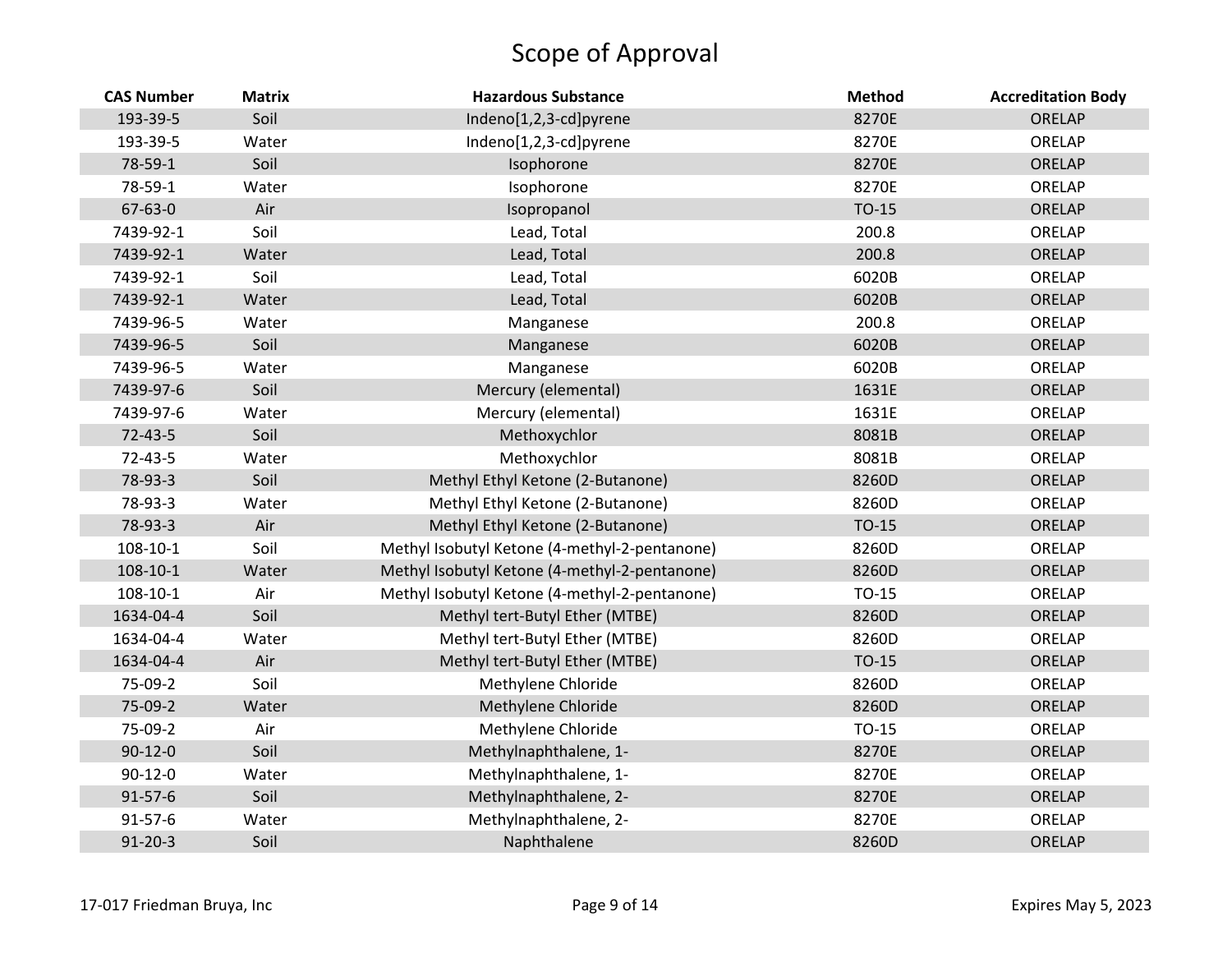| <b>CAS Number</b> | <b>Matrix</b> | <b>Hazardous Substance</b>   | <b>Method</b> | <b>Accreditation Body</b> |
|-------------------|---------------|------------------------------|---------------|---------------------------|
| $91 - 20 - 3$     | Water         | Naphthalene                  | 8260D         | ORELAP                    |
| $91 - 20 - 3$     | Soil          | Naphthalene                  | 8270E         | ORELAP                    |
| $91 - 20 - 3$     | Water         | Naphthalene                  | 8270E         | ORELAP                    |
| $91 - 20 - 3$     | Air           | Naphthalene                  | TO-15         | ORELAP                    |
| 7440-02-0         | Soil          | Nickel, Total                | 200.8         | ORELAP                    |
| 7440-02-0         | Water         | Nickel, Total                | 200.8         | ORELAP                    |
| 7440-02-0         | Soil          | Nickel, Total                | 6020B         | ORELAP                    |
| 7440-02-0         | Water         | Nickel, Total                | 6020B         | ORELAP                    |
| 98-95-3           | Soil          | Nitrobenzene                 | 8270E         | ORELAP                    |
| 98-95-3           | Water         | Nitrobenzene                 | 8270E         | ORELAP                    |
| 62-75-9           | Soil          | Nitrosodimethylamine, N-     | 8270E         | ORELAP                    |
| 62-75-9           | Water         | Nitrosodimethylamine, N-     | 8270E         | ORELAP                    |
| 621-64-7          | Soil          | Nitroso-di-N-propylamine, N- | 8270E         | ORELAP                    |
| 621-64-7          | Water         | Nitroso-di-N-propylamine, N- | 8270E         | ORELAP                    |
| 86-30-6           | Soil          | Nitrosodiphenylamine, N-     | 8270E         | ORELAP                    |
| 86-30-6           | Water         | Nitrosodiphenylamine, N-     | 8270E         | ORELAP                    |
| 117-84-0          | Soil          | Octyl Phthalate, di-N-       | 8270E         | ORELAP                    |
| 117-84-0          | Water         | Octyl Phthalate, di-N-       | 8270E         | ORELAP                    |
| 12674-11-2        | Soil          | PCB - Aroclor-1016           | 8082A         | ORELAP                    |
| 12674-11-2        | Water         | PCB - Aroclor-1016           | 8082A         | ORELAP                    |
| 11104-28-2        | Soil          | PCB - Aroclor-1221           | 8082A         | ORELAP                    |
| 11104-28-2        | Water         | PCB - Aroclor-1221           | 8082A         | ORELAP                    |
| 11141-16-5        | Soil          | PCB - Aroclor-1232           | 8082A         | ORELAP                    |
| 11141-16-5        | Water         | PCB - Aroclor-1232           | 8082A         | ORELAP                    |
| 53469-21-9        | Soil          | PCB - Aroclor-1242           | 8082A         | ORELAP                    |
| 53469-21-9        | Water         | PCB - Aroclor-1242           | 8082A         | ORELAP                    |
| 12672-29-6        | Soil          | PCB - Aroclor-1248           | 8082A         | ORELAP                    |
| 12672-29-6        | Water         | PCB - Aroclor-1248           | 8082A         | ORELAP                    |
| 11097-69-1        | Soil          | PCB - Aroclor-1254           | 8082A         | ORELAP                    |
| 11097-69-1        | Water         | PCB - Aroclor-1254           | 8082A         | ORELAP                    |
| 11096-82-5        | Soil          | PCB - Aroclor-1260           | 8082A         | ORELAP                    |
| 11096-82-5        | Water         | PCB - Aroclor-1260           | 8082A         | ORELAP                    |
| 37324-23-5        | Soil          | PCB - Aroclor-1262           | 8082A         | ORELAP                    |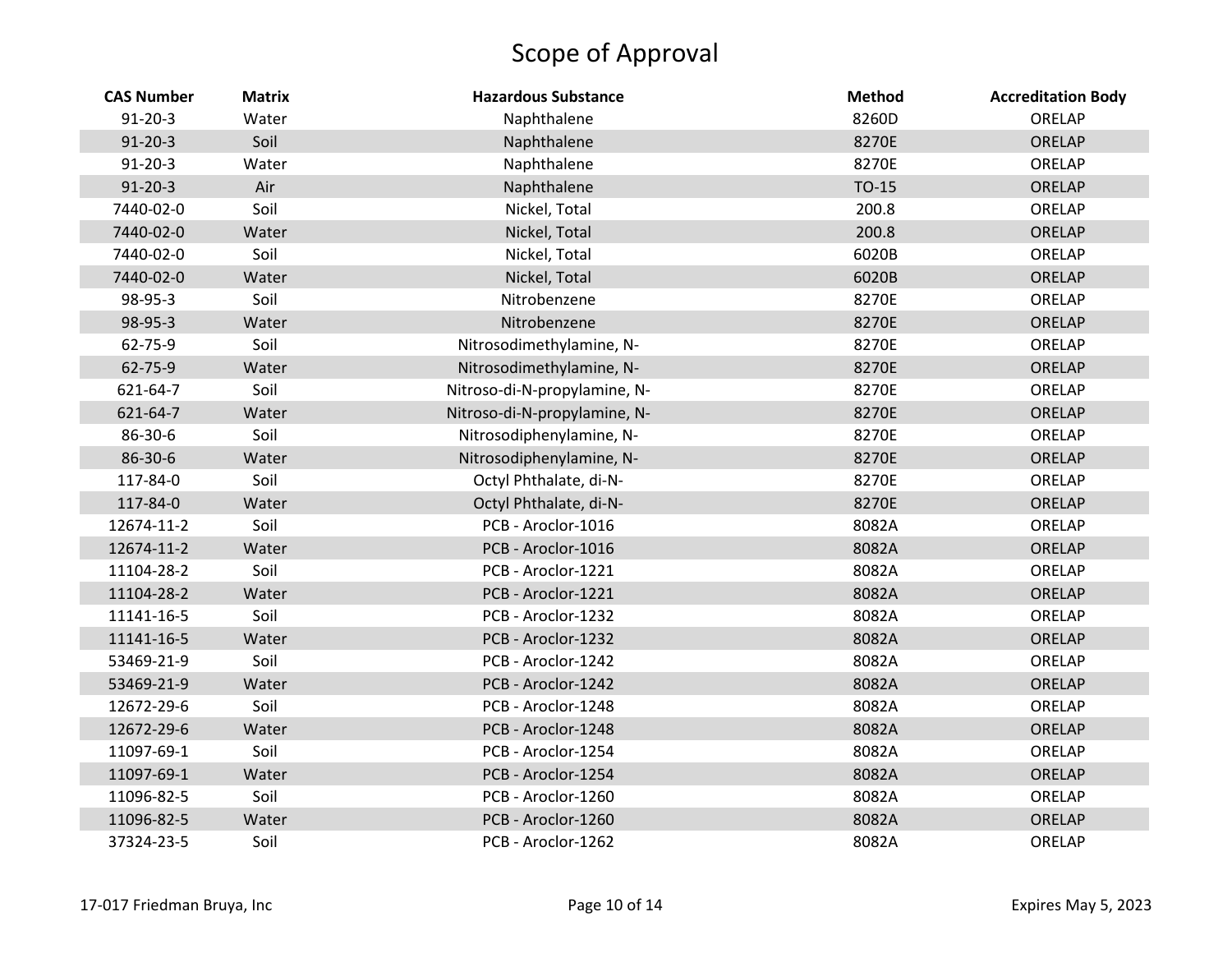| <b>CAS Number</b> | <b>Matrix</b> | <b>Hazardous Substance</b>          | <b>Method</b> | <b>Accreditation Body</b> |
|-------------------|---------------|-------------------------------------|---------------|---------------------------|
| 37324-23-5        | Water         | PCB - Aroclor-1262                  | 8082A         | ORELAP                    |
| 11100-14-4        | Soil          | PCB - Aroclor-1268                  | 8082A         | ORELAP                    |
| 11100-14-4        | Water         | PCB - Aroclor-1268                  | 8082A         | ORELAP                    |
| 87-86-5           | Soil          | Pentachlorophenol                   | 8270E         | ORELAP                    |
| 87-86-5           | Water         | Pentachlorophenol                   | 8270E         | ORELAP                    |
| 85-01-8           | Soil          | Phenanthrene                        | 8270E         | ORELAP                    |
| 85-01-8           | Water         | Phenanthrene                        | 8270E         | ORELAP                    |
| 108-95-2          | Soil          | Phenol                              | 8270E         | ORELAP                    |
| 108-95-2          | Water         | Phenol                              | 8270E         | ORELAP                    |
| 103-65-1          | Soil          | Propyl benzene                      | 8260D         | ORELAP                    |
| 103-65-1          | Water         | Propyl benzene                      | 8260D         | ORELAP                    |
| 129-00-0          | Soil          | Pyrene                              | 8270E         | ORELAP                    |
| 129-00-0          | Water         | Pyrene                              | 8270E         | ORELAP                    |
| N/A               | Soil          | Residual Range Organics (C25 - C36) | AK 103        | ORELAP                    |
| N/A               | Water         | Residual Range Organics (C25 - C36) | AK 103        | <b>ORELAP</b>             |
| 7782-49-2         | Water         | Selenium                            | 200.8         | ORELAP                    |
| 7782-49-2         | Soil          | Selenium                            | 6020B         | ORELAP                    |
| 7782-49-2         | Water         | Selenium                            | 6020B         | ORELAP                    |
| 7440-22-4         | Soil          | Silver                              | 200.8         | ORELAP                    |
| 7440-22-4         | Water         | Silver                              | 200.8         | ORELAP                    |
| 7440-22-4         | Soil          | Silver                              | 6020B         | ORELAP                    |
| 7440-22-4         | Water         | Silver                              | 6020B         | ORELAP                    |
| 100-42-5          | Soil          | Styrene                             | 8260D         | ORELAP                    |
| 100-42-5          | Water         | Styrene                             | 8260D         | ORELAP                    |
| 100-42-5          | Air           | Styrene                             | $TO-15$       | ORELAP                    |
| 100-42-5          | Air           | Styrene                             | TO-17         | ORELAP                    |
| 630-20-6          | Soil          | Tetrachloroethane, 1,1,1,2-         | 8260D         | ORELAP                    |
| 630-20-6          | Water         | Tetrachloroethane, 1,1,1,2-         | 8260D         | ORELAP                    |
| 79-34-5           | Soil          | Tetrachloroethane, 1,1,2,2-         | 8260D         | ORELAP                    |
| 79-34-5           | Water         | Tetrachloroethane, 1,1,2,2-         | 8260D         | ORELAP                    |
| 79-34-5           | Air           | Tetrachloroethane, 1,1,2,2-         | TO-15         | ORELAP                    |
| 79-34-5           | Air           | Tetrachloroethane, 1,1,2,2-         | TO-17         | ORELAP                    |
| 127-18-4          | Soil          | Tetrachloroethylene                 | 8260D         | ORELAP                    |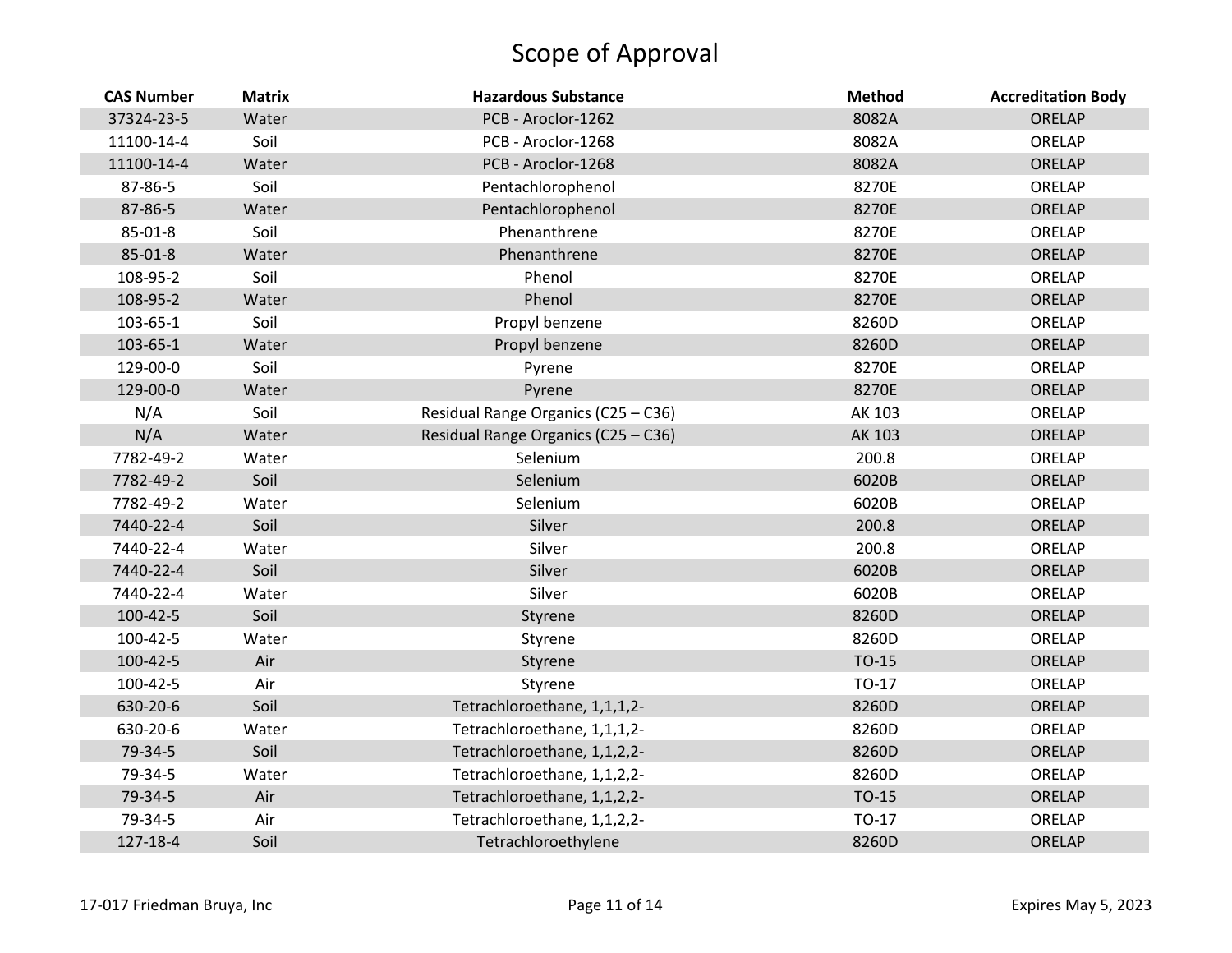| <b>CAS Number</b> | <b>Matrix</b> | <b>Hazardous Substance</b> | <b>Method</b> | <b>Accreditation Body</b> |
|-------------------|---------------|----------------------------|---------------|---------------------------|
| 127-18-4          | Water         | Tetrachloroethylene        | 8260D         | ORELAP                    |
| 127-18-4          | Air           | Tetrachloroethylene        | TO-15         | ORELAP                    |
| 127-18-4          | Air           | Tetrachloroethylene        | TO-17         | ORELAP                    |
| 7440-28-0         | Soil          | Thallium, Total            | 200.8         | ORELAP                    |
| 7440-28-0         | Water         | Thallium, Total            | 200.8         | ORELAP                    |
| 7440-28-0         | Soil          | Thallium, Total            | 6020B         | ORELAP                    |
| 7440-28-0         | Water         | Thallium, Total            | 6020B         | ORELAP                    |
| 108-88-3          | Soil          | Toluene                    | 8021B         | ORELAP                    |
| 108-88-3          | Water         | Toluene                    | 8021B         | ORELAP                    |
| 108-88-3          | Soil          | Toluene                    | 8260D         | ORELAP                    |
| 108-88-3          | Water         | Toluene                    | 8260D         | ORELAP                    |
| 108-88-3          | Air           | Toluene                    | TO-15         | ORELAP                    |
| 108-88-3          | Air           | Toluene                    | TO-17         | ORELAP                    |
| 8001-35-2         | Soil          | Toxaphene                  | 8081B         | ORELAP                    |
| 8001-35-2         | Water         | Toxaphene                  | 8081B         | ORELAP                    |
| 87-61-6           | Soil          | Trichlorobenzene, 1,2,3-   | 8260D         | ORELAP                    |
| $87 - 61 - 6$     | Water         | Trichlorobenzene, 1,2,3-   | 8260D         | ORELAP                    |
| 120-82-1          | Soil          | Trichlorobenzene, 1,2,4-   | 8260D         | ORELAP                    |
| 120-82-1          | Water         | Trichlorobenzene, 1,2,4-   | 8260D         | ORELAP                    |
| 120-82-1          | Soil          | Trichlorobenzene, 1,2,4-   | 8270E         | ORELAP                    |
| 120-82-1          | Water         | Trichlorobenzene, 1,2,4-   | 8270E         | ORELAP                    |
| 120-82-1          | Air           | Trichlorobenzene, 1,2,4-   | TO-15         | ORELAP                    |
| 120-82-1          | Air           | Trichlorobenzene, 1,2,4-   | TO-17         | ORELAP                    |
| $71 - 55 - 6$     | Soil          | Trichloroethane, 1,1,1-    | 8260D         | ORELAP                    |
| 71-55-6           | Water         | Trichloroethane, 1,1,1-    | 8260D         | ORELAP                    |
| $71 - 55 - 6$     | Air           | Trichloroethane, 1,1,1-    | $TO-15$       | ORELAP                    |
| 71-55-6           | Air           | Trichloroethane, 1,1,1-    | TO-17         | ORELAP                    |
| 79-00-5           | Soil          | Trichloroethane, 1,1,2-    | 8260D         | ORELAP                    |
| 79-00-5           | Water         | Trichloroethane, 1,1,2-    | 8260D         | ORELAP                    |
| 79-00-5           | Air           | Trichloroethane, 1,1,2-    | $TO-15$       | ORELAP                    |
| 79-00-5           | Air           | Trichloroethane, 1,1,2-    | TO-17         | ORELAP                    |
| 79-01-6           | Soil          | Trichloroethylene          | 8260D         | ORELAP                    |
| 79-01-6           | Water         | Trichloroethylene          | 8260D         | ORELAP                    |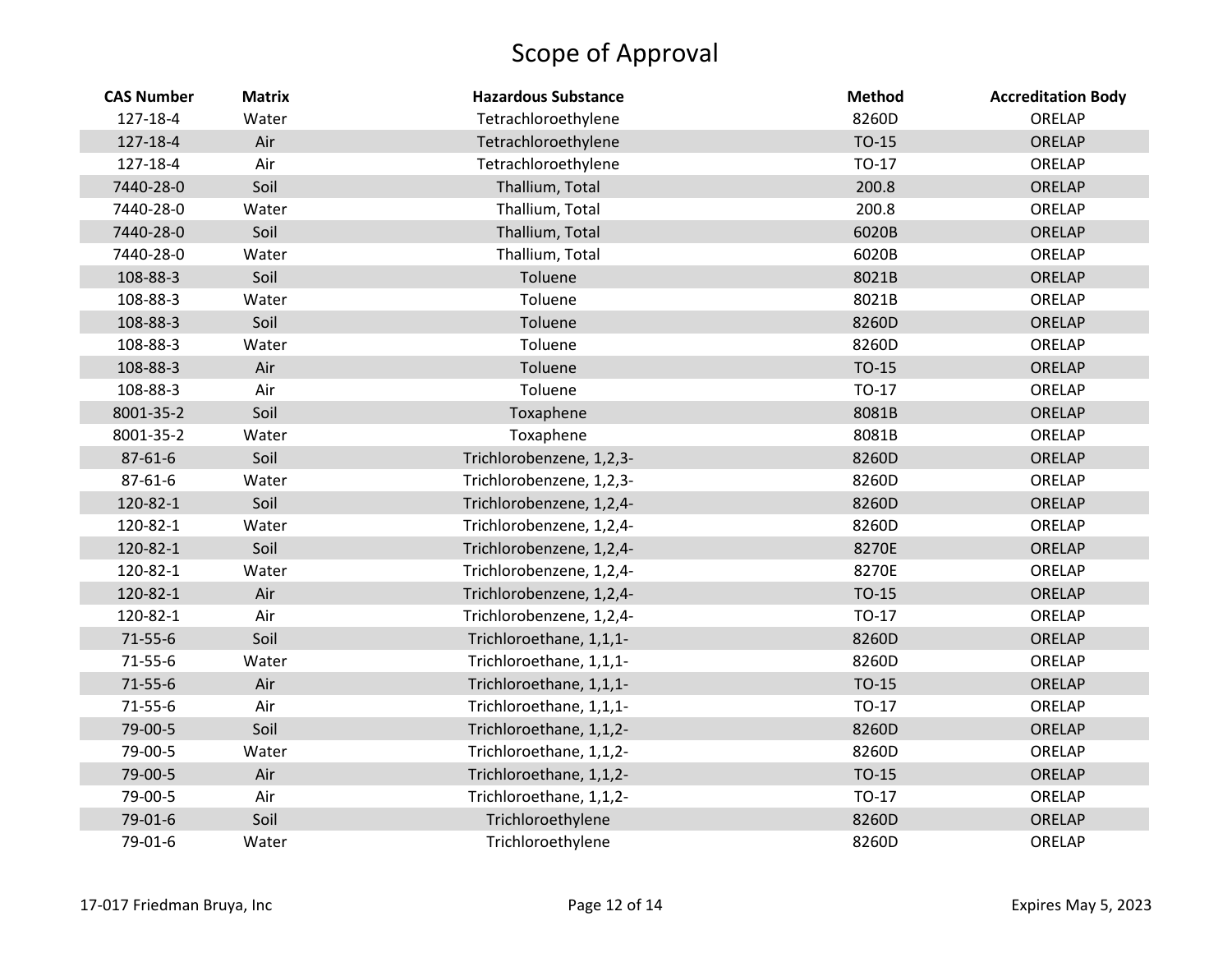| <b>CAS Number</b> | <b>Matrix</b> | <b>Hazardous Substance</b> | <b>Method</b> | <b>Accreditation Body</b> |
|-------------------|---------------|----------------------------|---------------|---------------------------|
| 79-01-6           | Air           | Trichloroethylene          | TO-15         | ORELAP                    |
| 79-01-6           | Air           | Trichloroethylene          | TO-17         | ORELAP                    |
| 75-69-4           | Soil          | Trichlorofluoromethane     | 8260D         | ORELAP                    |
| 75-69-4           | Water         | Trichlorofluoromethane     | 8260D         | ORELAP                    |
| 75-69-4           | Air           | Trichlorofluoromethane     | TO-15         | ORELAP                    |
| 95-95-4           | Soil          | Trichlorophenol, 2,4,5-    | 8270E         | ORELAP                    |
| 95-95-4           | Water         | Trichlorophenol, 2,4,5-    | 8270E         | ORELAP                    |
| 88-06-2           | Soil          | Trichlorophenol, 2,4,6-    | 8270E         | ORELAP                    |
| 88-06-2           | Water         | Trichlorophenol, 2,4,6-    | 8270E         | ORELAP                    |
| 96-18-4           | Soil          | Trichloropropane, 1,2,3-   | 8260D         | ORELAP                    |
| 96-18-4           | Water         | Trichloropropane, 1,2,3-   | 8260D         | ORELAP                    |
| 95-63-6           | Soil          | Trimethylbenzene, 1,2,4-   | 8260D         | ORELAP                    |
| $95 - 63 - 6$     | Water         | Trimethylbenzene, 1,2,4-   | 8260D         | ORELAP                    |
| 95-63-6           | Air           | Trimethylbenzene, 1,2,4-   | TO-15         | ORELAP                    |
| 95-63-6           | Air           | Trimethylbenzene, 1,2,4-   | TO-17         | ORELAP                    |
| 108-67-8          | Soil          | Trimethylbenzene, 1,3,5-   | 8260D         | ORELAP                    |
| 108-67-8          | Water         | Trimethylbenzene, 1,3,5-   | 8260D         | ORELAP                    |
| 108-67-8          | Air           | Trimethylbenzene, 1,3,5-   | TO-15         | ORELAP                    |
| 108-67-8          | Air           | Trimethylbenzene, 1,3,5-   | TO-17         | ORELAP                    |
| 7440-62-2         | Soil          | Vanadium, Total            | 200.8         | ORELAP                    |
| 7440-62-2         | Water         | Vanadium, Total            | 200.8         | ORELAP                    |
| 7440-62-2         | Soil          | Vanadium, Total            | 6020B         | ORELAP                    |
| 7440-62-2         | Water         | Vanadium, Total            | 6020B         | ORELAP                    |
| 108-05-4          | Air           | Vinyl Acetate              | TO-15         | ORELAP                    |
| 75-01-4           | Soil          | Vinyl Chloride             | 8260D         | ORELAP                    |
| 75-01-4           | Water         | Vinyl Chloride             | 8260D         | ORELAP                    |
| $75-01-4$         | Air           | Vinyl Chloride             | TO-15         | ORELAP                    |
| 75-01-4           | Air           | Vinyl Chloride             | TO-17         | ORELAP                    |
| 179601-23-1       | Soil          | Xylene, m+p-               | 8260D         | ORELAP                    |
| 179601-23-1       | Water         | Xylene, m+p-               | 8260D         | ORELAP                    |
| 179601-23-1       | Air           | Xylene, m+p-               | TO-15         | ORELAP                    |
| 179601-23-1       | Air           | Xylene, m+p-               | TO-17         | ORELAP                    |
| 95-47-6           | Soil          | Xylene, o-                 | 8260D         | <b>ORELAP</b>             |